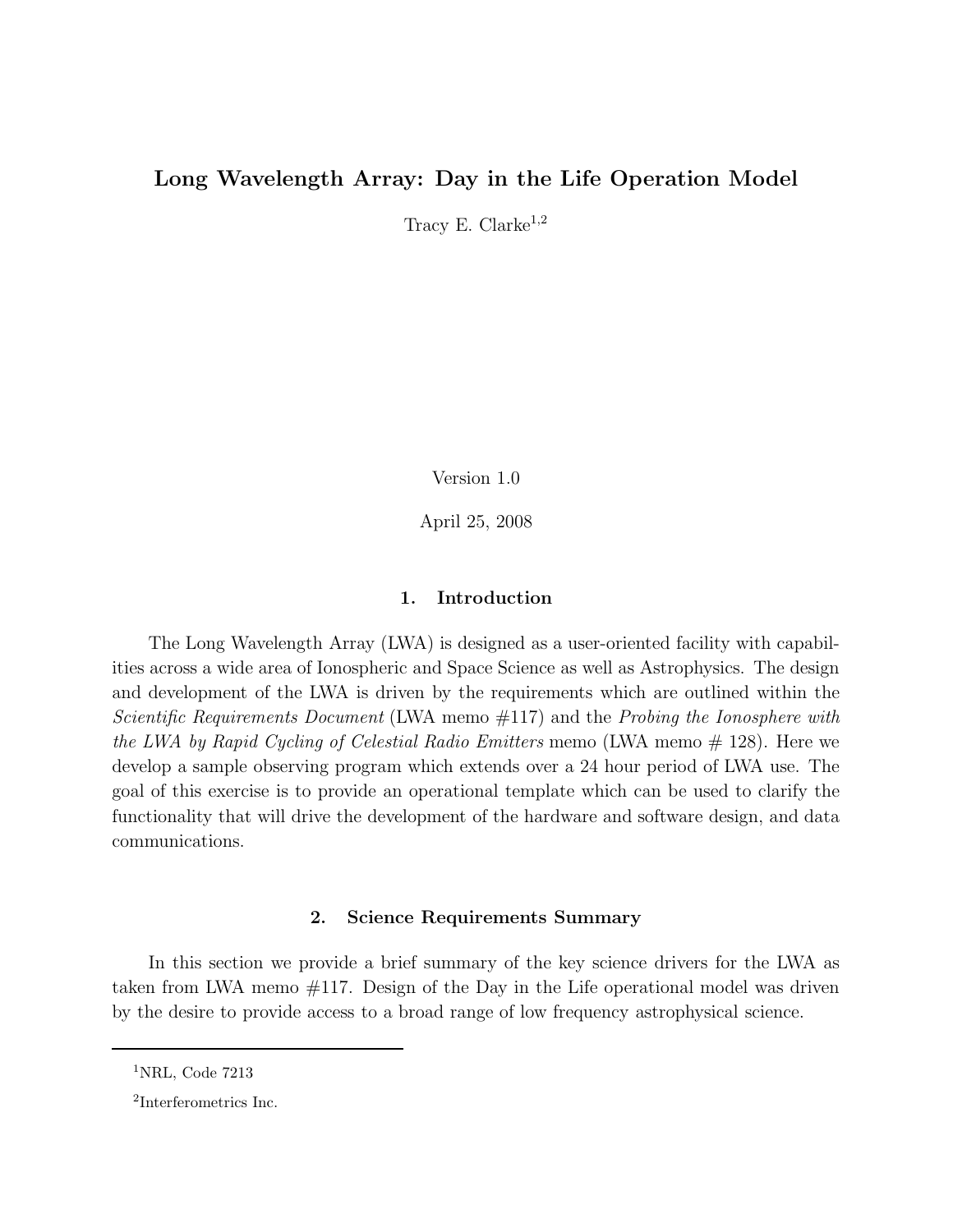The key science drivers (KSDs) are:

- 1. Cosmic Evolution and the High Redshift Universe
	- 1.1 Dark Ages
	- 1.2 First Supermassive Black Holes
	- 1.3 Large Scale Structure Dark Matter and Dark Energy
- 2. Acceleration of Relativistic Particles
	- 2.1 Up to  $10^{15}$  eV in SNRs in Normal galaxies
	- 2.2 Up to  $10^{19}$  eV in Radio Galaxies and Clusters of Galaxies
	- 2.3 Up to  $10^{21}$  eV in Ultra High Energy Cosmic Rays
- 3. Plasma Astrophysics and Space Science
	- 3.1 Ionospheric Waves and Turbulence
	- 3.2 Solar, Planetary, and Space Weather Science
	- 3.3 Acceleration, Turbulence, and Propagation in the ISM of the Milky Way and Normal Galaxies
- 4. Exploration Science
	- 4.1 Emphasize Pioneering Capabilities for Survey and Discovery Space
	- 4.2 Transients and Extra-Solar Planets

Based on a review of the above science case, the Scientific Requirements Document outlined the specifications shown in Table 1 (taken directly from LWA memo  $# 117$ ):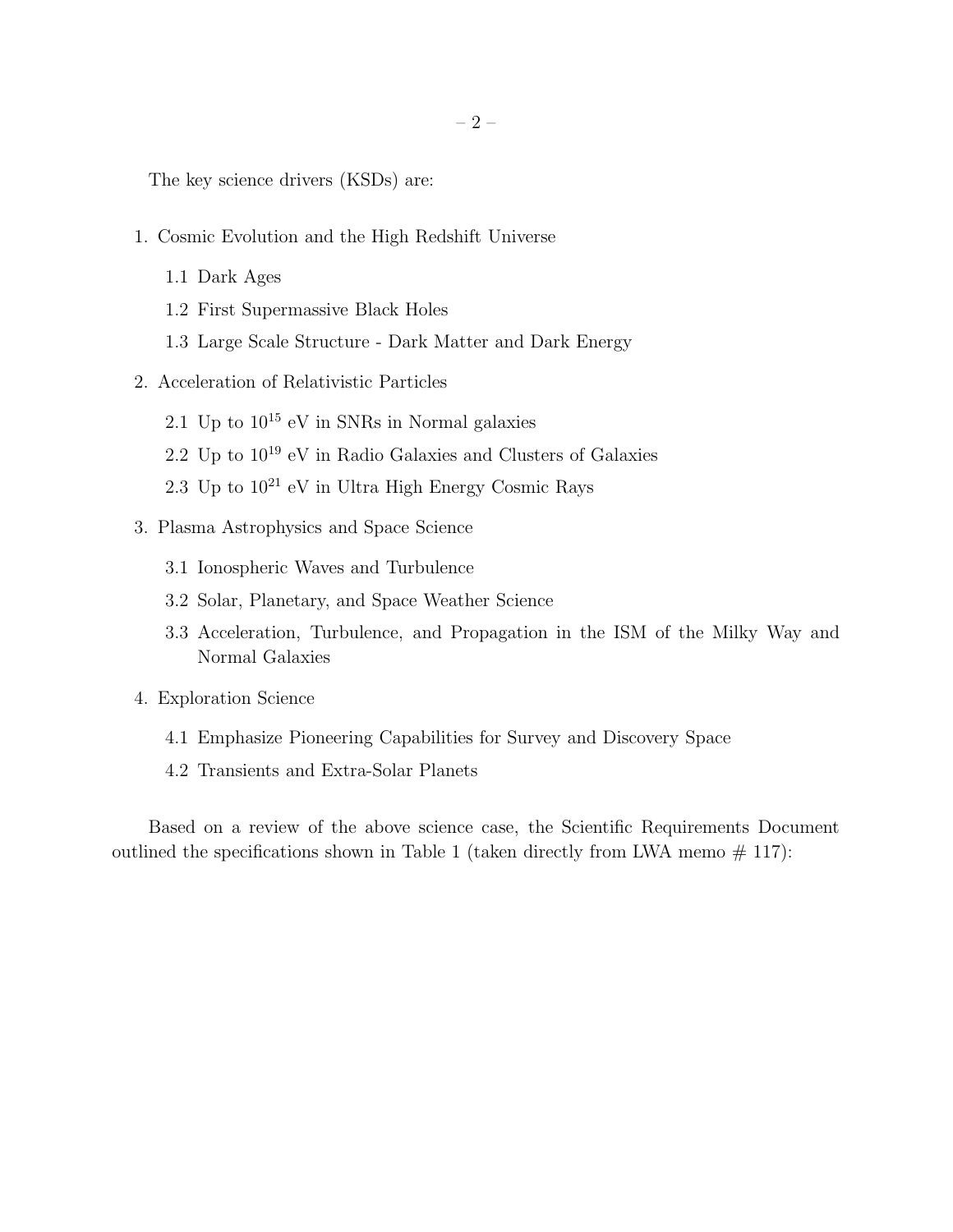| KSD <sup>b</sup> | $\nu_l$ - $\nu_u$<br>MHz | $\Delta\nu_{max}$<br>MHz           | $\Delta \nu_{min}$ <sup>c</sup><br>$_{\rm Hz}$ | $\theta \, \, \text{@ } 80 \, \, \text{MHz}$<br>arcsec | $\Delta \tau^{\rm d}$<br>ms    | <b>PBW</b><br>$\circ$ | LAS<br>$\circ$               | $\sigma^{\rm e}$<br>mJy    | Σ<br>mJy/bm                 | DR                     | Polz                 | ZaC<br>$\circ$            | Beams                   |
|------------------|--------------------------|------------------------------------|------------------------------------------------|--------------------------------------------------------|--------------------------------|-----------------------|------------------------------|----------------------------|-----------------------------|------------------------|----------------------|---------------------------|-------------------------|
| 1.1              | $7 - 88$                 | $\gtrsim\,50^{\rm e}$              | $\sim$ $\sim$ $\sim$                           | $\alpha \rightarrow -\infty$                           | $\cdots$                       |                       |                              | $\sim$ $\sim$ $\sim$       | $1-10$ mK $(1 \text{ yr})$  | TBD                    | dual                 | $\sim$ $\sim$ $\sim$      | 1 <sup>g</sup>          |
| 1.2              | 50-80                    | $\alpha$ , $\alpha$ , $\alpha$     | $\sim$ $\sim$ $\sim$                           | < 5<br>$\sim$                                          | $\cdots$                       | $\cdots$              | $\alpha \rightarrow -\alpha$ | 9.2,5                      | $\sim$ $\sim$ $\sim$        | 902,740                | $\sim$ $\sim$ $\sim$ | <b>Service</b>            | $\sim$ $\sim$ $\sim$    |
| 1.3              | $20 - 80$                | $\sim$ $\sim$ $\sim$               | $\cdots$                                       | $\lesssim$ $^5$                                        | $\sim$ $\sim$ $\sim$           | $\gtrsim$ 1.5         | $\gtrsim\,1.5$               | 2.6,1                      | 252,60 $\theta = 1'$        | 16700, 3700            | $\sim$ $\sim$ $\sim$ | $\cdots$                  | $\cdots$                |
| 2.1              | $20 - 80$                | $\sim$ $\sim$ $\sim$               | $\cdots$                                       | < 5<br>$\sim$                                          | $\sim$ $\sim$ $\sim$           | $> 5$ [@ 20 MHz]      | $\gtrsim$ $^1$               | 26,10                      | 1 $\theta = 20''$           | 1670, 370              | $\cdots$             | $<\,74$<br>$\sim$         | $\sim$ $\sim$ $\sim$    |
| $2.2\,$          | $20 - 80$                | $\sim$ $\sim$ $\sim$               | $\sim$ $\sim$ $\sim$                           | $\lesssim$ 2                                           | $\sim$ $\sim$ $\sim$           | $\sim$ $\sim$ $\sim$  | $\sim$ $\sim$ $\sim$         | 2.6,1                      | $2 [\theta = 6'']$          | 16700, 3700            | $\sim$ $\sim$ $\sim$ | $\sim$ $\sim$ $\sim$      | $\sim$ $\sim$ $\sim$    |
| 2.3              | $<\,60$<br>$\sim$        | $\gtrsim$ $^{33}$                  | $\sim 100$ km s $^{-1}$                        | $\sim$ $\sim$ $\sim$                                   | $3 \times 10^{-5}$             | $\sim$ $\sim$ $\sim$  | $\sim$ $\sim$ $\sim$         | $\cdots$                   | $\sim$ $\sim$ $\sim$        | $\cdots$               | $\sim$ $\sim$ $\sim$ | $\gtrsim$ 60 <sup>i</sup> | $\sim$ $\sim$ $\sim$    |
| 3.1              | $9 - 80$                 | $\sim$ $\sim$ $\sim$               | $\sim$ $\sim$ $\sim$                           | $\alpha \rightarrow -\infty$                           |                                | $\sim$ $\sim$ $\sim$  | $\sim$ $\sim$ $\sim$         | $\cdots$                   | $\sim$ $\sim$ $\sim$        | $10^{4}$               | dual                 | TBD                       | $\gtrsim$ $^3$          |
| $3.2\,$          | $20 - 80$                | $\lesssim\,60$                     | 10                                             | $1$ [ $@$ 40 MHz]                                      | $\lesssim$ 10                  | $\gtrsim$ $^2$        | $\gtrsim$ $^2$               | $\sim$ $\sim$ $\sim$       | 500 mJy/arcmin <sup>2</sup> | $\gtrsim 4000^{\rm j}$ | dual                 | $\lesssim\,57$            | $\gtrsim$ 1             |
| $3.3\,$          | $\lesssim$ 10-88         | $\sim$ $\sim$ $\sim$               | $\lesssim$ $100$                               | $1.5\,$                                                | $\alpha \rightarrow -\alpha$ . | $\sim$ $\sim$ $\sim$  | 0.5                          | $\sim$ $\sim$ $\sim$       | $1~[\theta=10''$ @ 30 MHz   | 20700 cont             | dual                 | $\lesssim\,74$            | $\sim$ $\sim$ $\sim$    |
| 4.1              | $3 - 80$                 | Full RF                            | $\sim$ $\sim$ $\sim$                           | $\boldsymbol{2}$                                       | $\alpha \rightarrow -\alpha$ . | $\gtrsim$ $^2$        | $\sim$ $\sim$ $\sim$         | $\lesssim$ 1               | $\cdots$ .                  | $\gtrsim$ 3700         | dual                 | $\sim$ $\sim$ $\sim$      | $\gtrsim$ 1             |
| 4.2              | $3 - 80$                 | $\alpha \rightarrow \alpha \gamma$ | TBD                                            | $\sim$ $\sim$ $\sim$                                   | $< 0.1^k$<br>$\sim$            | >2<br>$\sim$          | $\sim$ $\sim$ $\sim$         | $\lt 1$<br>$\sim$          | $\sim$ $\sim$ $\sim$        | >3700                  | dual                 | < 74<br>$\sim$            | >1<br>$\sim$            |
| Required         | $20 - 80$                | $8^{\rm f}$                        | $\lesssim$ $100$                               | $\lesssim$ $2$                                         | $10^{\rm k}$                   | $\boldsymbol{2}$      |                              |                            |                             | $10^4$ , $10^3$        | dual                 | $\lesssim\,60$            |                         |
| Desired          | $3 - 88$                 | > 50                               | 10                                             | $<$ 1<br>$\sim$                                        | 1 <sup>k</sup>                 | $\gtrsim$ 2           | $\mathbf{2}$                 | < 1 <sup>1</sup><br>$\sim$ |                             | $10^5, 10^4$           | dual                 | $<\,74$                   | $> 7^{\rm m}$<br>$\sim$ |

Table 1. Key Science Specification Document Summary Table<sup>3</sup>.

 $\rm{^{a}Ranges}$  of angular resolution, sensitivity, and dynamic range correspond to  $\nu_{l}$  -  $\nu_{u}$  unless otherwise specified. If only one number is given it applies to 80 MHz.

<sup>b</sup>Number refers to key science driver (KSD) category in Section 2.

 $^{\rm c}$ A minimum channel width of 1 kHz is necessary for RFI excision. Bandwidth smearing of  $\lesssim$  10% at the first null on 400 km baselines requires channel width less than 1.25 kHz.

 $^d$ Time-averaging smearing of  $\lesssim 10\%$  at the first null on 400 km baseline for a 100 m station at 20 MHz requires temporal resolution be shorter than 0.9 s.

eSensitivity is at 80 MHz except where two values are shown when the lower frequency cutoff is above 20 MHz. Numbers in latter case are for  $\nu_l$ , 80 MHz.

 $f$ Bandwidth requirement of  $\gtrsim 50$  MHz on baselines within 5-10 km for dark ages work.

<sup>g</sup>Shared beam day/night with Solar/Dark Ages.

<sup>h</sup>Studies of high redshift radio galaxies down to <sup>a</sup> zenith angle of <sup>74</sup>◦ provides opportunity for full Keck/Gemini followup.

<sup>i</sup>Note that this is a dipole-based measurement.

<sup>j</sup>Requirement is a lower limt as it assumes 200 Jy quiescent disk for Sun at 80 MHz. CME are often associated with a powerful Solar burst which may be orders of magnitude brighter than the quiescent sun. DR requirement must be met on short enough timescale to track CME.

<sup>k</sup>Temporal resolution of 0.1 ms is needed to track the fastest pulsars. This exceeds the communication speed across full array and is only required for inner stations in <sup>p</sup>hased-array mode. Require sampling at dipole level in a station of  $3 \times 10^{-5}$  ms for UHECR work.

<sup>l</sup>Sensitivity in <sup>1</sup> hour, dual polarization, and <sup>8</sup> MHz bandwidth.

 $^{\text{1}}$ The total required number of beams could be arrived at with various metrics for scientific output. The required number of 4 was arrived at assuming that there is a long terms dedicated Solar/DA beam <sup>p</sup>lus three additional beams. Those three beams could be broken up to be <sup>a</sup> survey beam + <sup>a</sup> transient beam + <sup>a</sup> genera<sup>l</sup> observer beam, or the three could be combined for 3D ionospheric tomography work.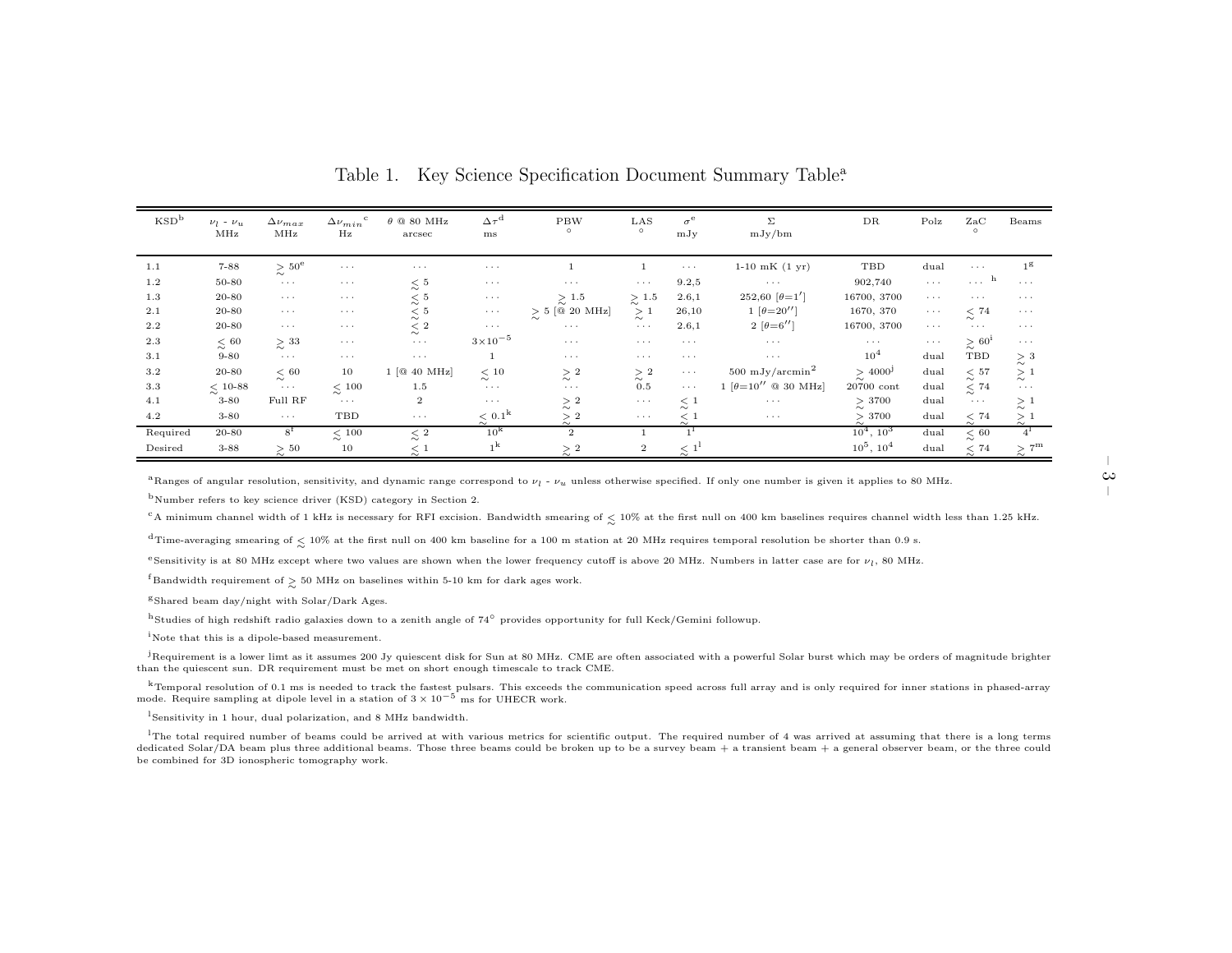#### 3. LWA

The LWA will consist of 52 stations which will fall into either 'core' stations which are located within a circular patch of roughly 10−15 km in a centralized area or 'outlier' stations located well beyond this.

### 3.1. Day in the Life

Following the science case above as well as that described in LWA memos 117, 70, 49, and 10, and the ionospheric calibration scheme described in LWA memo 128, we have developed a template "Day in the Life" operation schedule for the LWA (Figure 1). The scientific and calibration observations using the LWA system are spread across several different 'beams' which have independent operation. For the purposes of this document a 'beam' is defined following the recommendation of LWA ECN001: "Each beam can have N tunings, where N is 2 or greater  $\langle \ldots \rangle$ . Each tuning is characterized by a bandwidth, number of spectral channels, and temporal resolution. Multiple tunings can be used to provide a larger total bandwidth, up to N times the maximum bandwidth per tuning (currently specified as 8MHz). Each tuning is dual polarization and independently tunable." We further clarify that each 'beam' is capable of independent pointing direction. The number of independent beams associated with a particular station depends on the position of the station in the final array configuration. The system will ultimately consist of a 'core' area where there is a concentration of stations located in a region of ∼ 10 km diameter (LWA memo # 55) and 'outer' stations that provide longer baselines (up to 400 km). All stations (core and outer) will operate at least three beams (Beams  $2 - 4$ ) while only the core stations will require the addition of the wide bandwidth beam (Beam 1) described below.

#### 3.2. Beam Requirements

In this section we review the basic properties of each of the four LWA beams and provide a summary of instantaneous requirements for the beams. We base the requirements of the science cases on the numbers provided in LWA memo  $\#117$  and (for completeness) summarize the desired mode or shortfall of the DRX design outlined in LWA memo  $#$  114.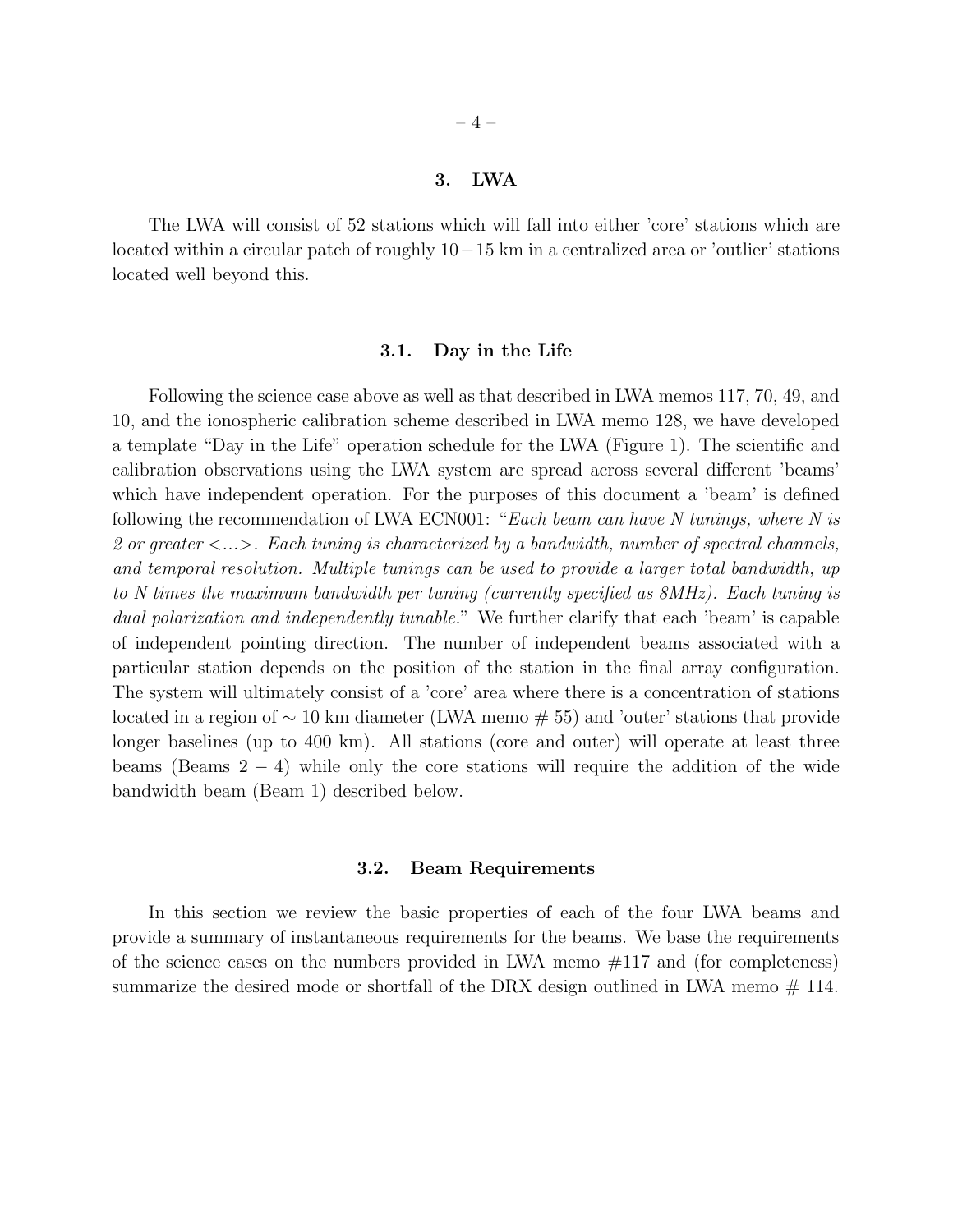### 3.2.1. Beam 1: Dark Ages and Solar Science Beam

This beam will be a dedicated beam shared between the Dark Ages science at night and Solar science during the day. The Dark Ages science will be confined to one or two individual pointings on the sky while the Solar science will be required to track the Sun across the sky (relative motion of 2.5 arcsec/minute to background sky).

## Solar:

The scientific goals of this beam are to track the solar bursts in frequency and time. Type III bursts drift very rapidly from high to low frequencies and are due to beams of fast electrons traveling away from the solar surface on open field lines. Type II bursts drift more slowly in frequency with time and often appear as two bands of emission. They are believed to be driven by shocks traveling at several times the local Alfvén speed. Type IV bursts appear as broadband continuum emission generally following a type II burst.

- Tracking Period: track Solar motion across the sky.
- Bandwidth: 60 MHz bandwidth to track solar activity. Following the definition above of a beam we therefore require 8 'tunings' to cover the full bandwidth.

 $- \Delta \nu_{max} = 60 \text{ MHz} (7 \times 8 \text{ MHz} = 56 \text{ MHz} \text{ is sufficient})$ 

- Polarization: dual polarization
	- $-$  npol  $= 2$
- Channel Width: sufficient channel resolution is needed to study fine structure details. According to Bastian et al. (1998) the structure width is a few percent of the emission frequency.
	- $-\Delta\nu_{min} = 1$  kHz
- Temporal Resolution: temporal resolution of 10 ms is needed to track structure

–  $\Delta \tau = 10$  ms

Using the maximum required tuning bandwidth described above, the Solar science beam would require at minimum 7 of the 8 MHz tunings.

Based on the DRX high-level design memo v0.2 by Johnathan York (LWA memo  $\#114$ ) the Solar science beam would require at minimum 3 dual tuning DRX modules operating in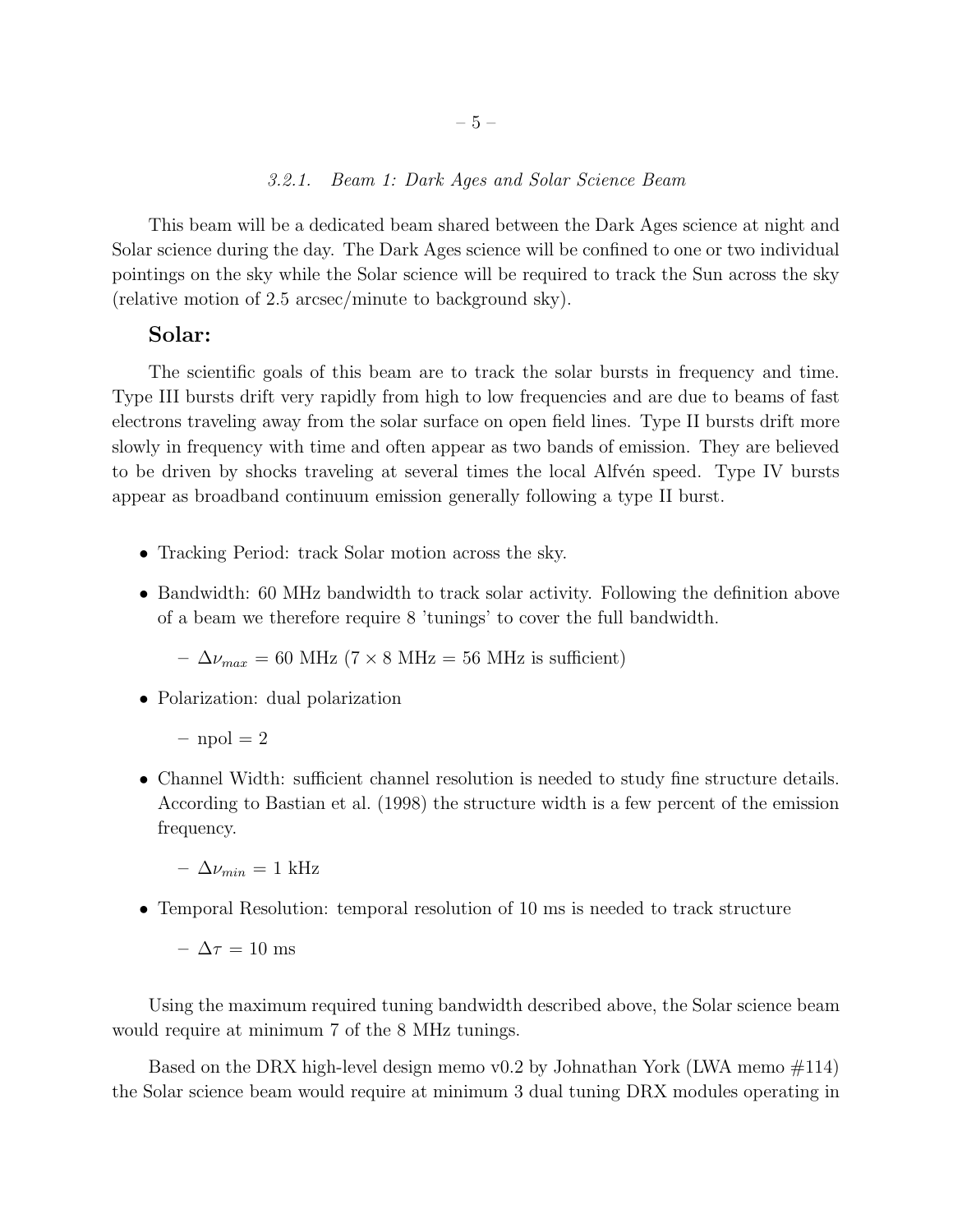DRX mode 0 to be stacked contiguously in frequency. This (minimal hardware compromise) would provide 48 MHz of bandwidth, while the full bandwidth requirement above would need one additional DRX for a total of 64 MHz of bandwidth. This mode would only permit 3 kHz channels for RFI excision and insufficient spectral resolution for fine-scale structure.

# Dark Ages:

The scientific goal of this beam is to detect the 21-cm absorption signature when the spin temperature of the neutral hydrogen is decoupled from (and thus absorbs) the cosmic microwave background radiation. This occurs between a redshift of  $20 \le z \le 200$  which corresponds to a frequency window of 71 MHz  $\gtrsim \nu \gtrsim 7$  MHz. Detections of this emission have the power to provide cosmological constraints that cannot be obtained by any other known method.

- Tracking Period: observations will be dedicated to one or two positions that will be continually observed
- Bandwidth: 50 MHz bandwidth is needed to obtain sufficient sensitivity to the signal over roughly one year of operation. Based on discussions with Joe Lazio we note that the full 50 MHz may not be a critical requirement. More work is needed to review this.

$$
-\Delta\nu_{max} = 50 \text{ MHz} (7 \times 8 \text{ MHz 'beams'})
$$

• Polarization: dual polarization

 $-$  npol  $= 2$ 

• Channel Width: 1 kHz channels are required for careful RFI excision. The ability to accurately remove RFI is critical to the successful detection of the signal. Increasing the channel width to 3 kHz in face of 10% of bandwidth impacted by RFI would increase the integration time by 25%. Channels of width 1.25 kHz or smaller are also required to avoid issues of bandwidth smearing.

 $- \Delta \nu_{min} = 1$  kHz

• Temporal Resolution: sample data on timescale of roughly 1 second for calibration purposes. To avoid time averaging smearing the sampling time needs to be better than 0.9 s.

$$
- \Delta \tau = 0.9 \text{ s}
$$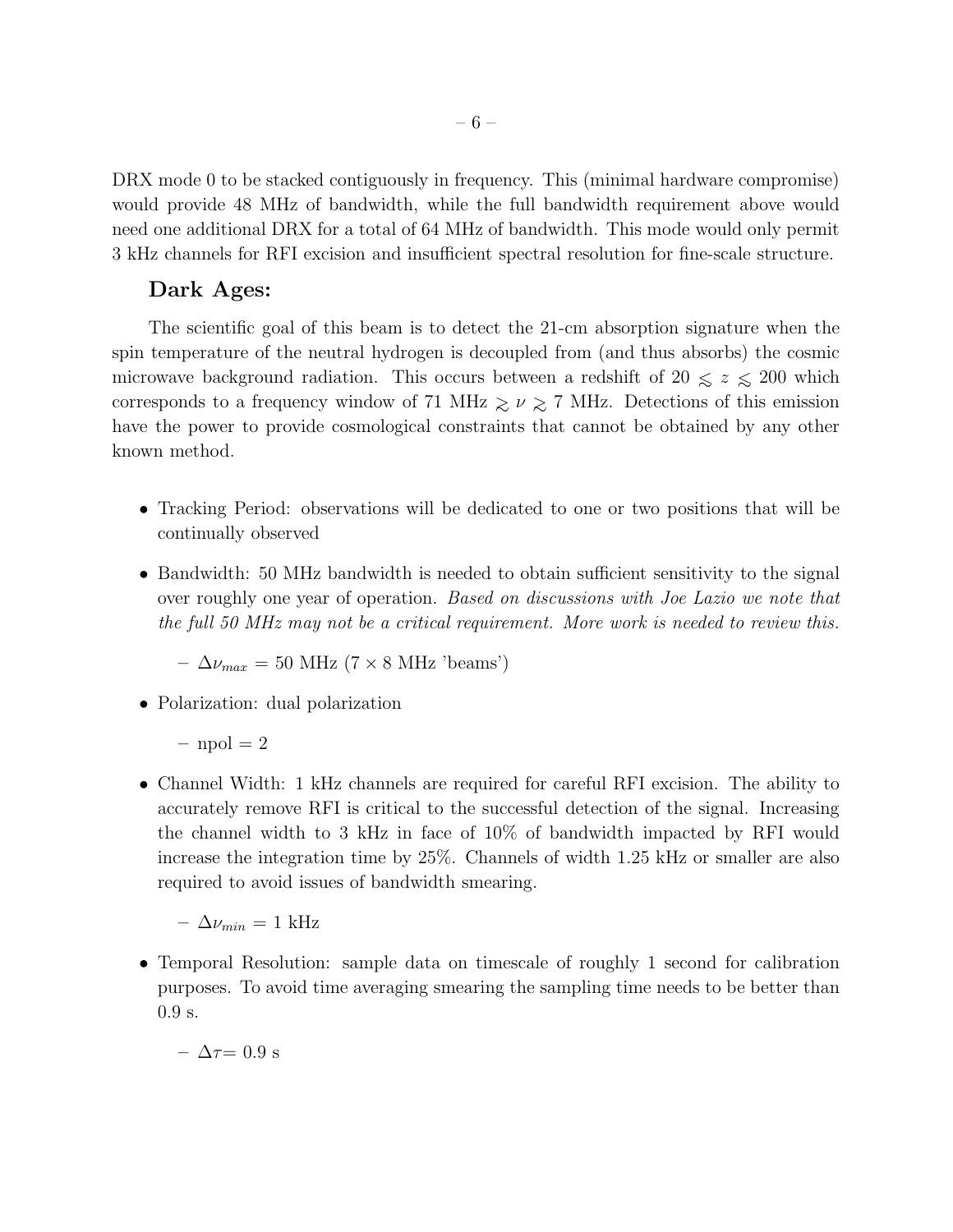A total of 7 tunings of 8 MHz each would provide a maximum bandwidth of 56 MHz which would meet the requirements for Dark Ages science.

Based on the DRX high-level design memo v0.2 by Johnathan York (LWA memo  $\#114$ ) the Dark Ages science beam would require at minimum 3 DRX modules operating in DRX mode 0 to be stacked contiguously in frequency. This would provide 48 MHz of bandwidth with 3 kHz channels. This channel width would not meet the RFI excision requirements nor the bandwidth smearing specification.

### 3.2.2. Beam 2: Survey and Transients Beam

This beam will be mainly dedicated to surveying the sky at a wide range of frequencies. When an internal or external transient trigger is activated for the LWA, the survey mode of this beam may be broken to follow up the transient event.

## Survey:

During the survey mode of the instrument, the LWA will scan across the sky to build up an all-sky database. Priority will be given to lowest frequency survey work during times that the ionosphere is sufficiently quiescent as to permit viable observations at the lower end of the LWA frequency range. The instrument will cycle through observing frequencies based on comparison of real-time ionospheric conditions to pre-defined dynamic scheduling criteria. (We note that Beam 4 may provide the data necessary to evaluate the ionospheric conditions. Alternatively co-located GPS units have been suggested.) The depth of the sky survey will be built up over time to allow for dual use of the beam for obtaining both a deep multifrequency survey as well as permitting transient detection capabilities by returning regularly to the same sky position. The survey mode may be used to undertake both continuum science as well as spectral line studies such blind searches for radio recombination lines from the cold interstellar medium.

- Tracking Period: each field will be tracked for  $\sim$  10 minutes before moving to the next field.
- Bandwidth: 8 MHz provides good sensitivity in reasonably short integrations for continuum survey work. For spectral line for (e.g. RRL ) we need a 10-20 % bandwidth.

 $- \Delta \nu_{max} = 8 \text{ MHz}$ 

• Polarization: dual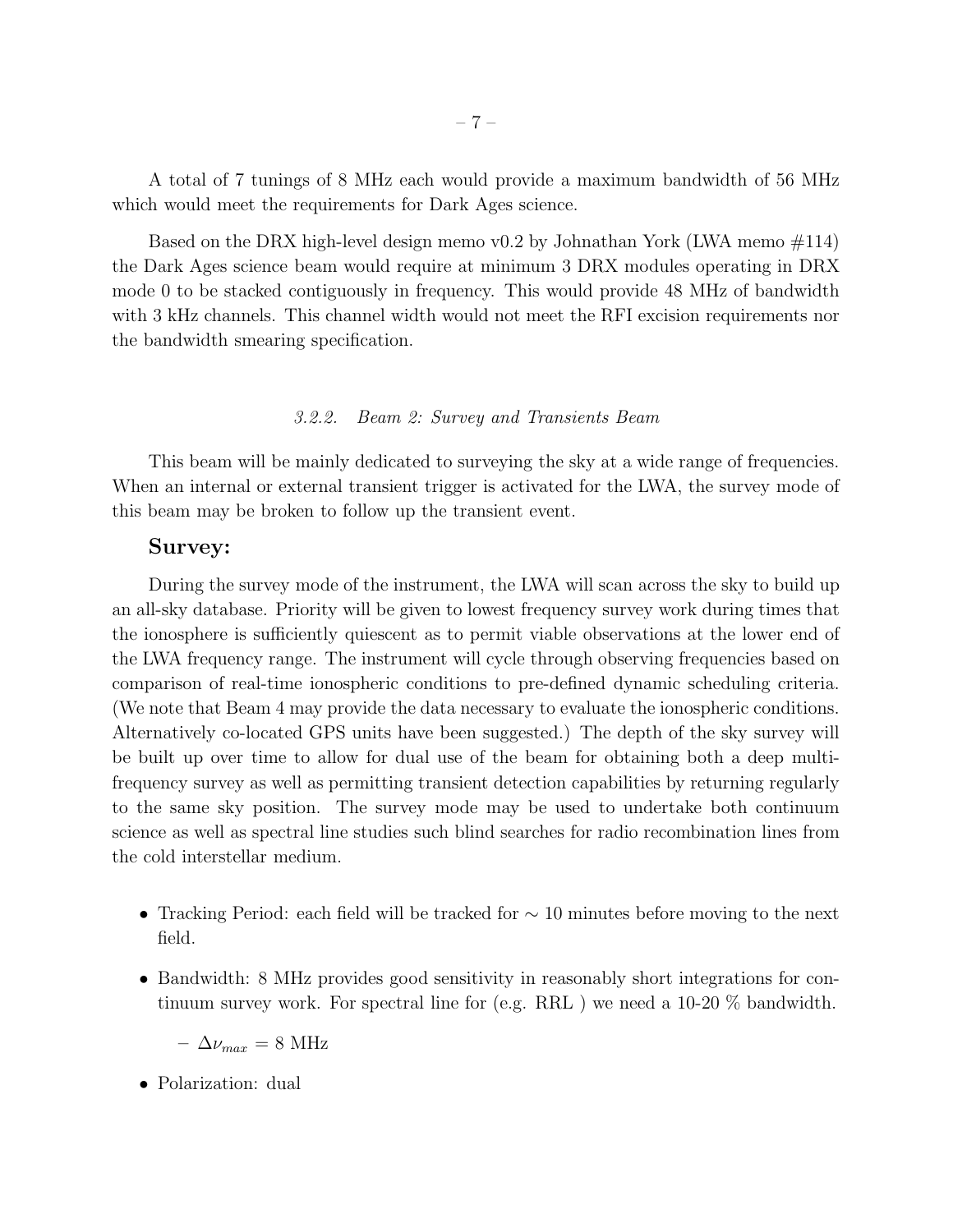$-$  npol  $= 2$ 

• Channel Width: 1 kHz channels are required for careful RFI excision. Channels of with 1.25 kHz or smaller are also required to avoid issues of bandwidth smearing. For spectral line survey work a channel width of 100 Hz may be required.

–  $\Delta\nu_{min} = 0.1$  kHz

• Temporal Resolution: sample data on timescale of roughly 1 second for calibration purposes. To avoid time averaging smearing the sampling time needs to be better than 0.9 s.

 $- \Delta \tau = 0.9$  s

The Survey science requirements will be met by a single tuning of 8 MHz.

Based on the DRX high-level design memo v0.2 by Johnathan York (LWA memo  $\#114$ ) the continuum Survey beam would require 1 DRX module operating in DRX mode 1. This would permit a total of 8 MHz of observing bandwidth and allow RFI excision in channels of 1.5 kHz width. The spectral line survey mode would require multiple (4-16) DRX modules operated in DRX mode 5. The proposed system design does not meet the science requirements in the case of RRLs if we limit the beam to one DRX. The DRX mode 5 needed for the channel width would permit a total bandwidth of only 500 kHz while Bill Erickson (private communication) had recommended 10-20% bandwidth to detect several simultaneous transitions.

## Transients:

The Transient science will initiate with either an internal trigger that is obtained from the near real-time image differencing of the all-sky map from the Survey beam or (more likely) based on an external trigger received from another instrument. The LWA will repoint to the best known position of the transient and begin a set of standard observations designed to help categorize the transient type. Once the type is known the transient beam will follow guidelines in an automated pipeline that define the observing procedure to follow.

- Tracking Period: a few minutes to a few hours
- Bandwidth: 8 MHz to provide good sensitivity on short timescales

 $- \Delta \nu_{max} = 8 \text{ MHz}$ 

• Polarization: dual circular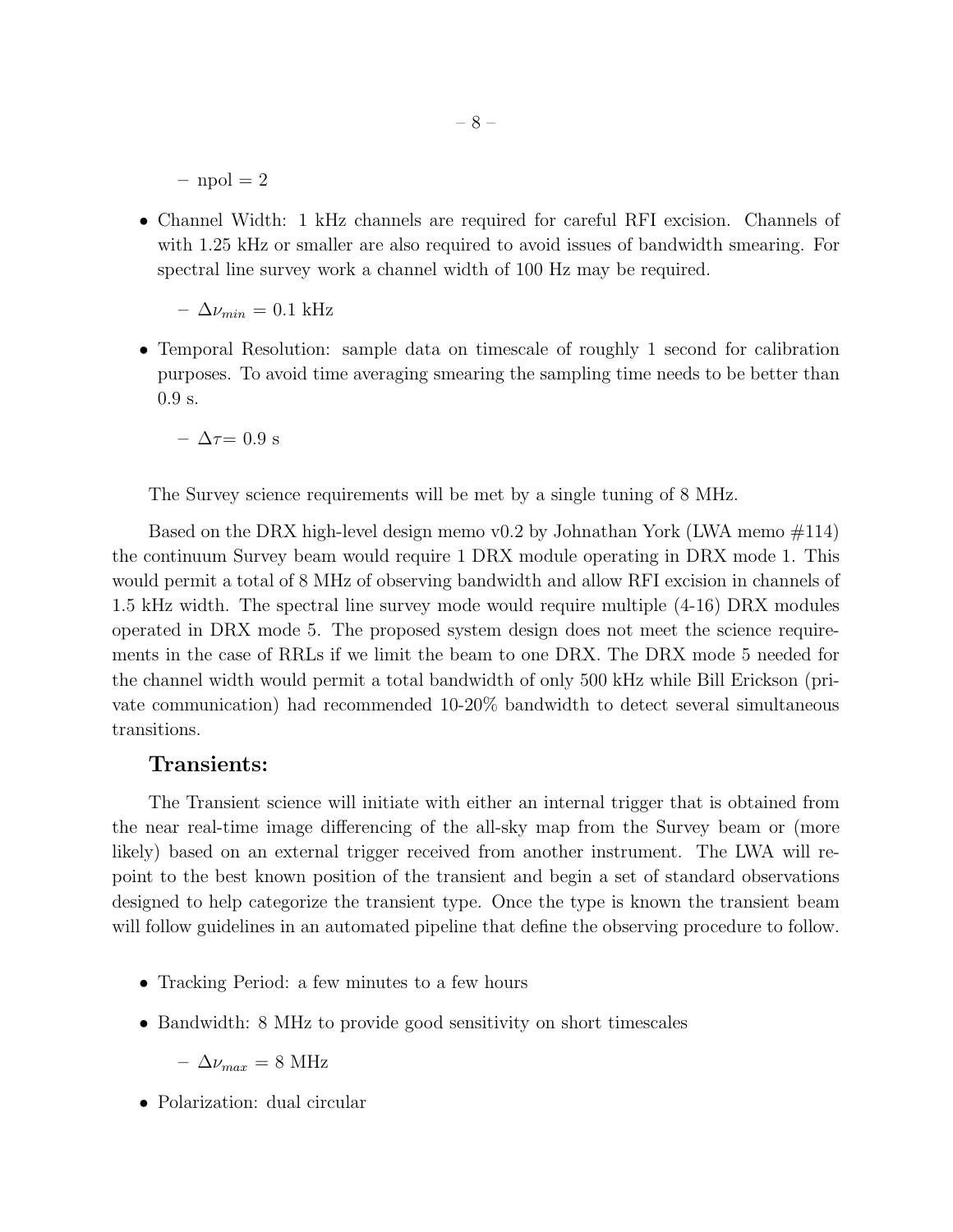$-$  npol  $= 2$ 

• Channel Width: 1 kHz driven by RFI excision. Bandwidth smearing imposes a channel width of less than 1.25 kHz.

 $-\Delta\nu_{min} = 1$  kHz

• Temporal Resolution: 100  $\mu$ s and longer for timing of the fastest pulsars

 $\Delta \tau = 100 \mu s$  and longer

The Transient science requirements will be met by a single tuning of 8 MHz.

Based on the DRX high-level design memo v0.2 by Johnathan York (LWA memo  $\#114$ ) the Transients beam would require 1 DRX module operating in DRX mode 0. The operation mode is forced by the timing requirement and may be relaxed for non-pulsar transient work. This operation mode will force RFI excision in channels of 3 kHz width which is not desirable, and will also fail to meet the bandwidth specification.

### 3.2.3. Beam 3: General Observer Beam

This beam will provide the user flexibility of the instrument. It will be dedicated to observing programs proposed by the user community that have been approved through the peer review process. Below we briefly outline science cases based on LWA memo  $#117$ where a single DRX in the configuration suggested by LWA memo  $\#114$  cannot meet the science requirements. This beam will cover science over the full range of ionospheric and astrophysical interests and thus a wide range of capabilities are necessary to satisfy the requirements. In particular we point out that the RFI excision, bandwidth smearing,and temporal smearing requirements stated above are equally applicable to this beam.

KSD 2.3: UHECR studies require an instantaneous bandwidth of > 33 MHz at individual dipoles. Note however that this is a special requirement as it needs hardware capable of recording a signal from each dipole at the station level.

KSD 3.2: Planetary radar studies require at least 10 Hz spectral resolution as the total Doppler spreads of Mercury and Venus at 75 MHz are a few Hz.

KSD 3.3: RRL studies need 10-20% bandwidth (2-8 MHz) and spectral resolution of 100 Hz.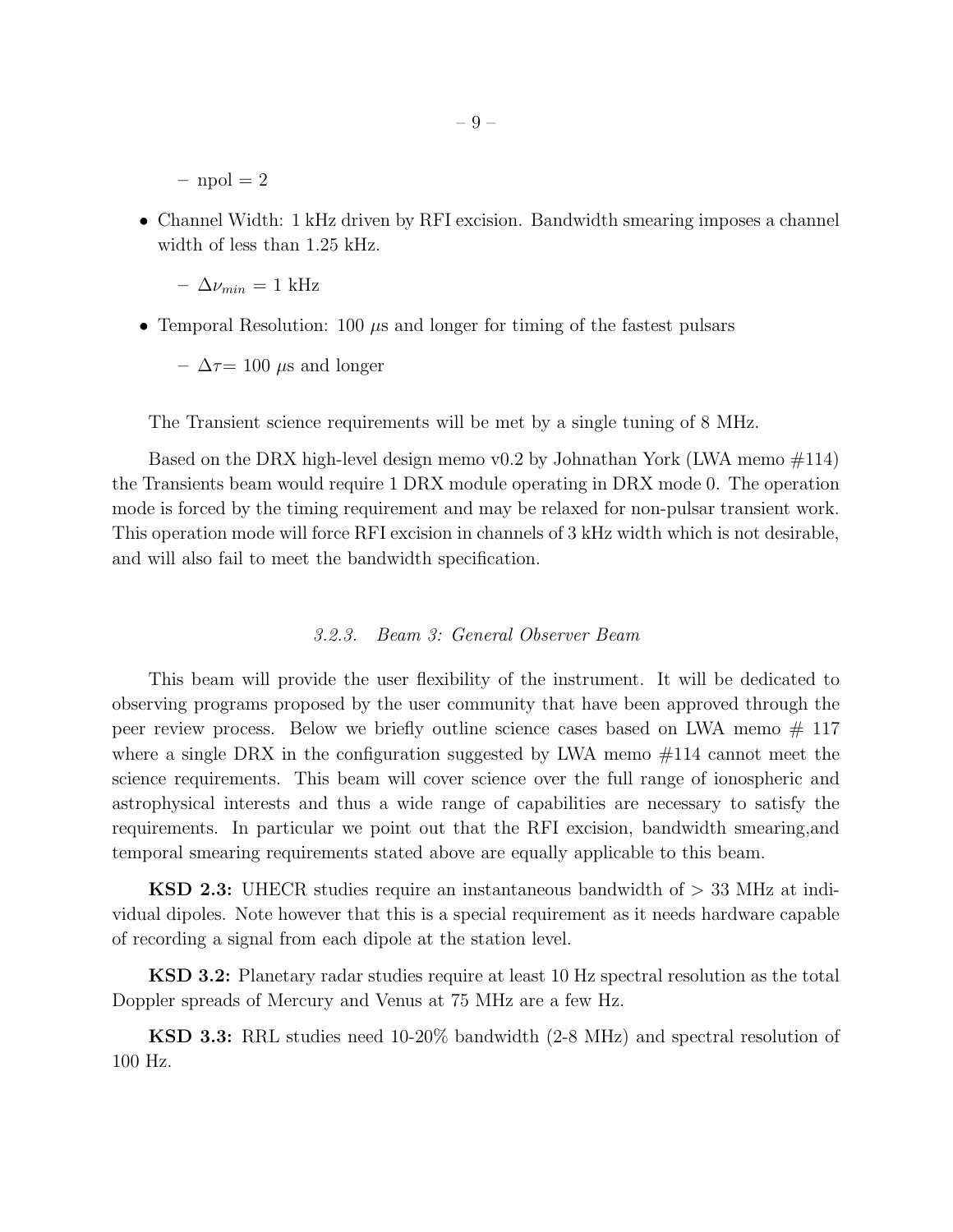### 3.2.4. Beam 4: Calibration Beam

This beam is dedicated to the calibration of the LWA and may also be employed as part of a 3D Ionospheric Tomography project beam which would simultaneously make use of Beams 2 and 3. Details of the ionospheric calibration scheme are presented in LWA memo  $#$  128. The requirements below are based on that memo. The calibration beam is critical for providing a first pass of self-calibration based ionospheric corrections to apply to all observations underway with the LWA. The beam will be used to re-construct a model of the ionosphere over the full sky visible to the LWA during each calibration cycle (i.e. in less than 10 seconds including overhead). In addition to the astronomical calibration aspect of this beam, it is also anticipated that the output ionospheric temporal model will provide valuable input to the ionospheric scientific community.

We also anticipate that we will require a short amount of time on a near daily basis which should be dedicated to system maintenance. Since all beams sample the same data stream there is likely no need to regularly tap all beams for maintenance purposes. We suggest that short periods of time could be allocated within Beam 4 for the regular maintenance. On a more extended timescale of one to several weeks there could be short maintenance periods set to tap the other beams to ensure global data quality.

- Tracking Period: integrate on sources for timescales of 10 to 200 ms before moving to next source.
- Bandwidth: 8 MHz bandwidth to allows sub-band calibration to recover delta TEC. Additional bandwidth may provide expanded ionospheric analysis capabilities.
	- $\Delta \nu_{max} = 8 \text{ MHz}$
- Polarization: dual polarization

 $-$  npol  $= 2$ 

• Channel Width: channels must be sufficiently small to allow accurate RFI excision.

 $-\Delta\nu_{min} = 1$  kHz

• Temporal Resolution: one integration per source observation should be sufficient

–  $\Delta \tau = 10$  ms

• Re-pointing timescale: the overhead time needed to move to a new target and have stable observations underway should not exceed  $10-20\%$  of the total calibration cycle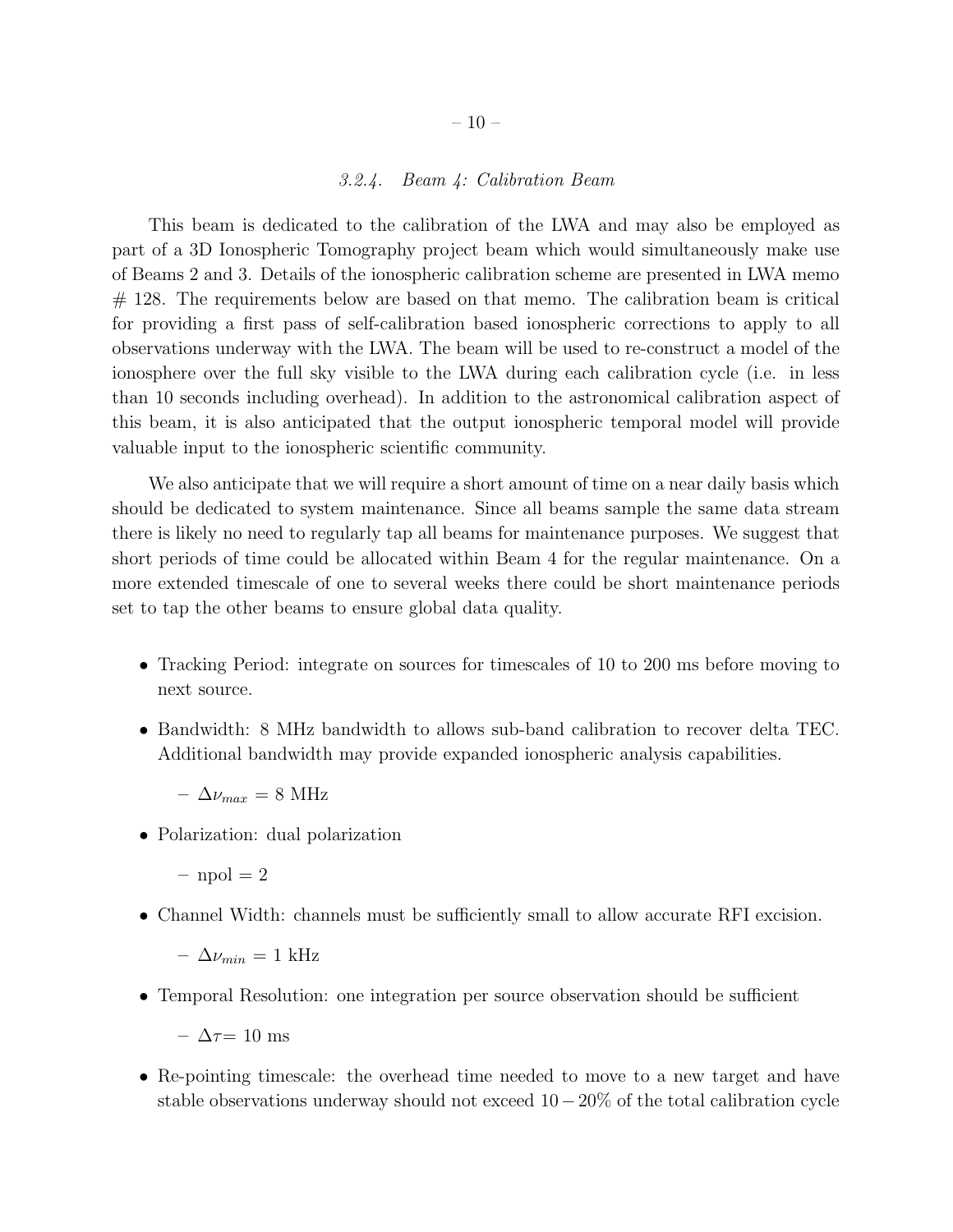$- \Delta \tau_{switch} = 5 - 10$  ms

The Calibration Beam requirements will be met by a single tuning of 8 MHz.

Based on the DRX high-level design memo v0.2 by Johnathan York (LWA memo  $\#114$ ) the calibration beam would be satisfied by DRX mode 1. Moving to DRX mode 0 would allow for a total of 16 MHz of usable bandwidth for expanded ionospheric analysis capabilities with the RFI excision capabilities reduced to 3 kHz channels. This would likely be sufficient for self-calibration of the brightest sources and the bandwidth gained by the trade-off of going to DRX mode 0 may permit more advanced ionospheric analysis through the expanded sensitivity and/or wider frequency baselines.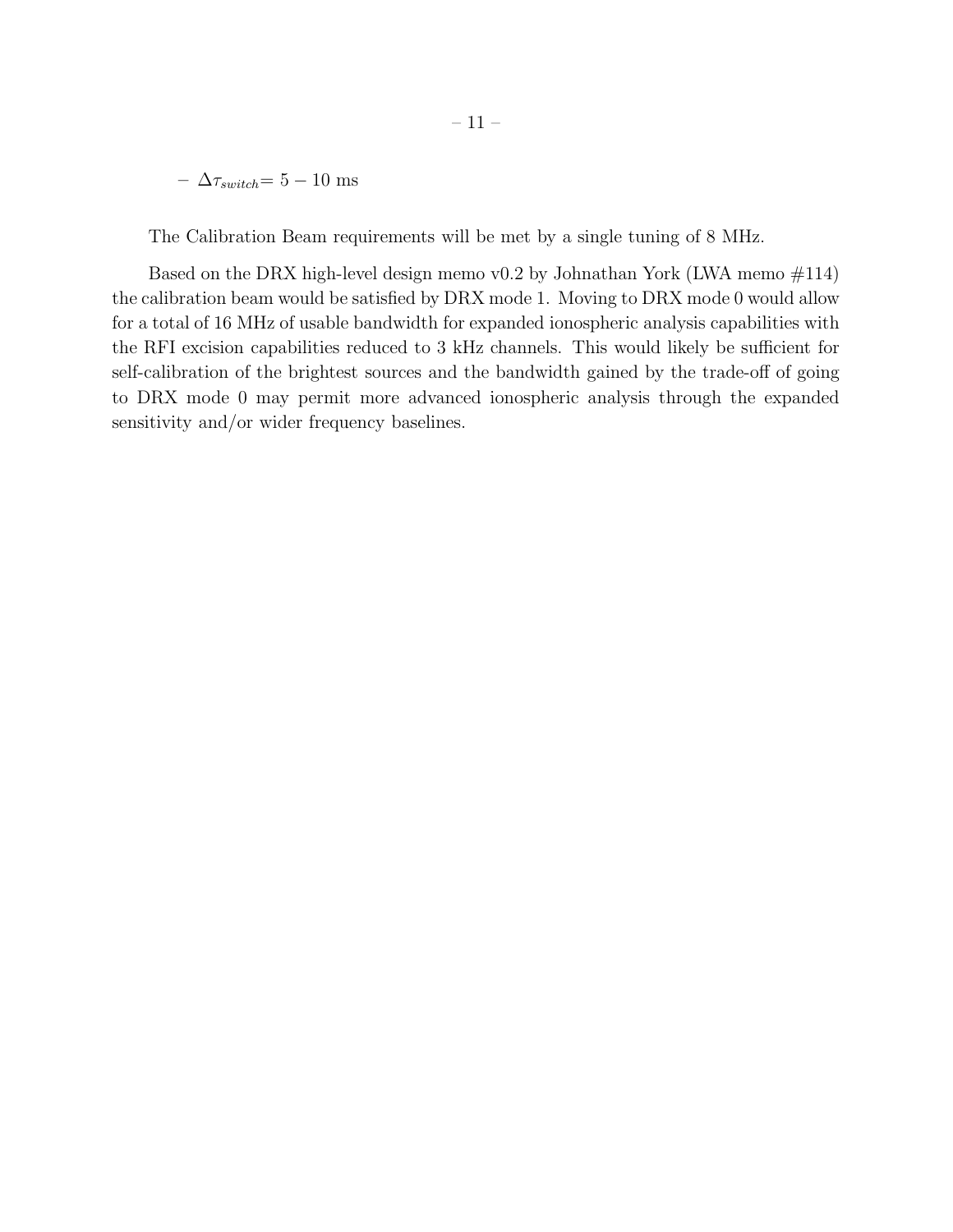

Figure 1: Sample 24 hour operational template for the Long Wavelength Array showing typical scheduling requirements.